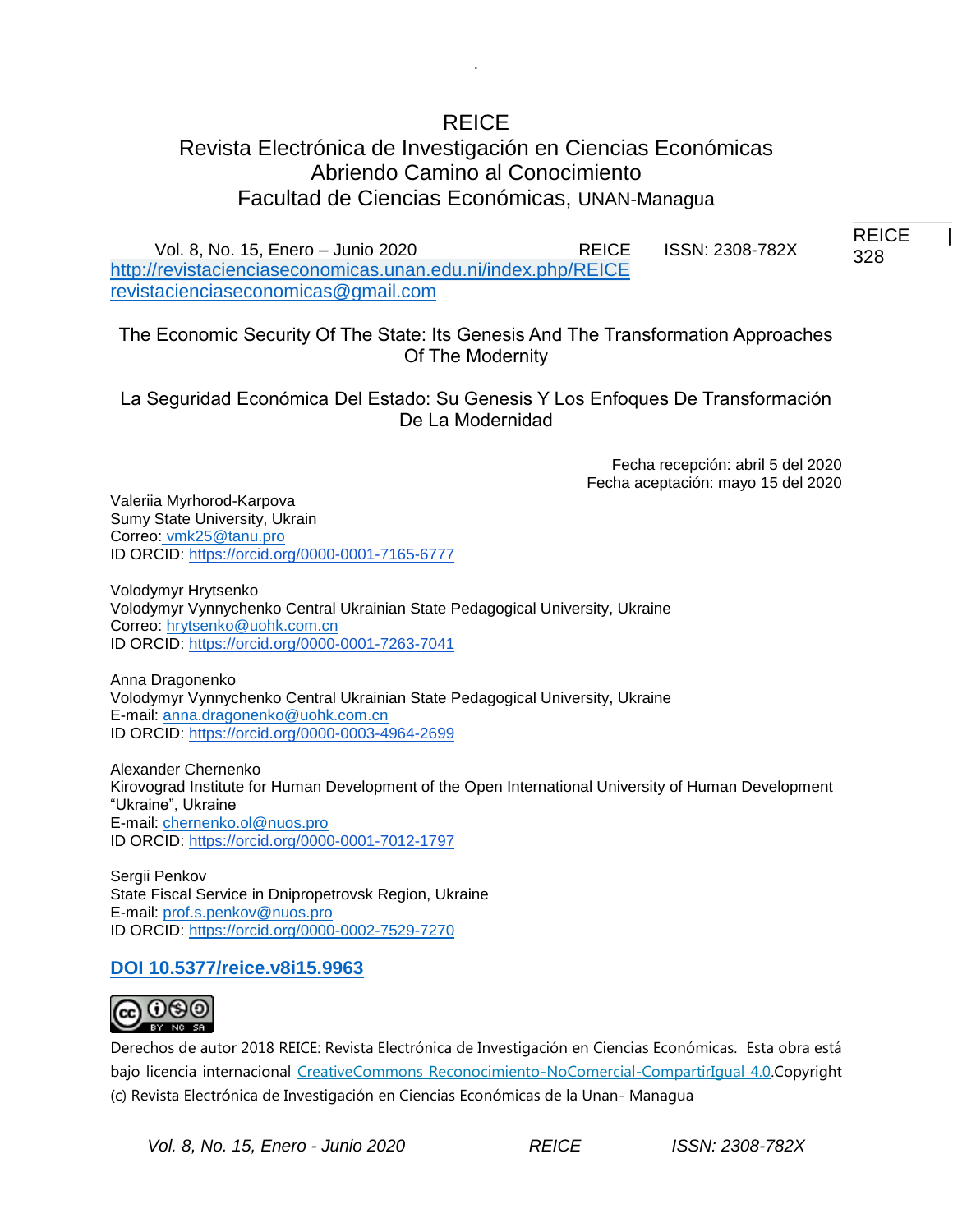## **Abstract.**

interests. The purpose of the article is to conduct a scientific study on the definition of the  $REICE$  | administrative and legal mechanism of ensuring economic security in Ukraine by <sup>329</sup> The relevance of this article is due to the fact that the economic security of the state is a key component of the national security system and a major factor in ensuring national borrowing the positive experience of foreign countries. The leading research methods are general scientific and special research methods, including methods of logic, analysis, comparison etc. The results of this study are a comparative legal analysis of the functioning of the economic security system in Ukraine and EU countries, analysis of the transformation of economic security in European countries, search for promising ways of transformation and reform in Ukraine. The significance of the obtained results is reflected in the fact that this study may serve as a basis for outlining future changes to the current legislation of Ukraine on the functioning of economic security in Ukraine.

*Keywords:* internal threats, external threats, economic relations, fulfilling of needs, national interests.

### **Resumen**

.

La relevancia de este artículo se debe al hecho de que la seguridad económica del estado es un componente clave del sistema de seguridad nacional y un factor importante para garantizar los intereses nacionales. El propósito del artículo es realizar un estudio científico sobre la definición del mecanismo administrativo y legal para garantizar la seguridad económica en Ucrania tomando prestada la experiencia positiva de países extranjeros. Los principales métodos de investigación son los métodos generales de investigación científica y especial, incluidos los métodos de lógica, análisis, comparación, etc. Los resultados de este estudio son un análisis jurídico comparativo del funcionamiento del sistema de seguridad económica en Ucrania y países de la UE, análisis de la transformación. de seguridad económica en los países europeos, busque formas prometedoras de transformación y reforma en Ucrania. La importancia de los resultados obtenidos se refleja en el hecho de que este estudio puede servir como base para delinear futuros cambios a la legislación actual de Ucrania sobre el funcionamiento de la seguridad económica en Ucrania.

**Palabras Claves:** Amenazas internas, amenazas externas, relaciones económicas, cumplimiento de necesidades, intereses nacionales.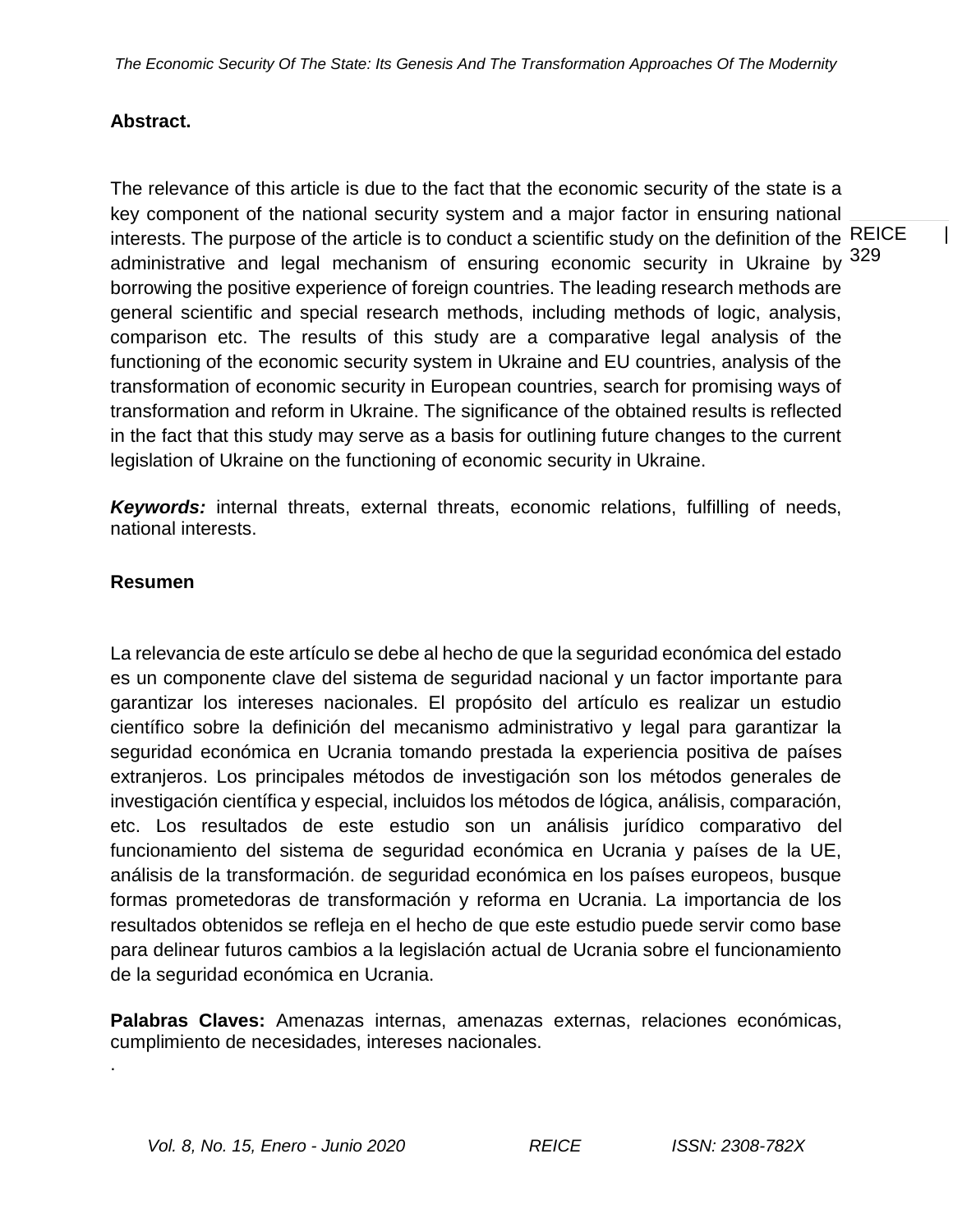#### **Introduction**

is no unity in the scientific literature to define the concept of "economic security", which in  $\overline{\sf REICE}$  | turn requires the development of a unified approach to its understanding. V. Shlemko and  $\,330$ The economic security of the country is not only an important component of the national security system, but also an important factor in securing national interests. There I. Binko (1997) consider economic security as a state of the national economy that allows to maintain resistance to internal and external threats and is able to meet the needs of the individual, family, society, and state. In turn, M. Yermoshenko (2001) notes that "economic security is characterized by a balanced and resilient nature to the negative impact of internal and external threats, the ability to ensure sustainable and effective development of the domestic economy and social sphere on the basis of realization of national economic interests". In both definitions, the focus is on maintaining resilience to threats from within and from outside, which reiterates the importance of ensuring economic security as a component of national security.

In the economic scientific literature, the concept under consideration is revealed through the interplay of economic security, socio-political and national-ethnic sustainability. Thus, I. Mishyna interprets economic security from the side of economic relations, horizontal and vertical, between different entities in order to achieve such a level of economic development, which provides effective satisfaction of needs and guaranteed protection of interests, even in adverse conditions of development of internal and external processes (Mishyna, 2007). Some scholars view economic security as a complex polystructural science on the security of socio-economic systems of different levels of the hierarchy (individual, household, industry, region, sector of economy, national economy, world economy) (Bieliaiev, 2004). The concept of economic security, given by H. Pasternak-Taranushenko (1994), is quite meaningful, which states that "economic security is a state of the country, which provides an opportunity to create and develop conditions for the fruitful life of its population, future development of its economy and increase the well-being of its inhabitants".

It is worth agreeing with the majority of scholars that economic security is the basis for the functioning of a state where the latter is aimed at ensuring the protection of national

*Vol. 8, No. 15, Enero - Junio 2020 REICE ISSN: 2308-782X*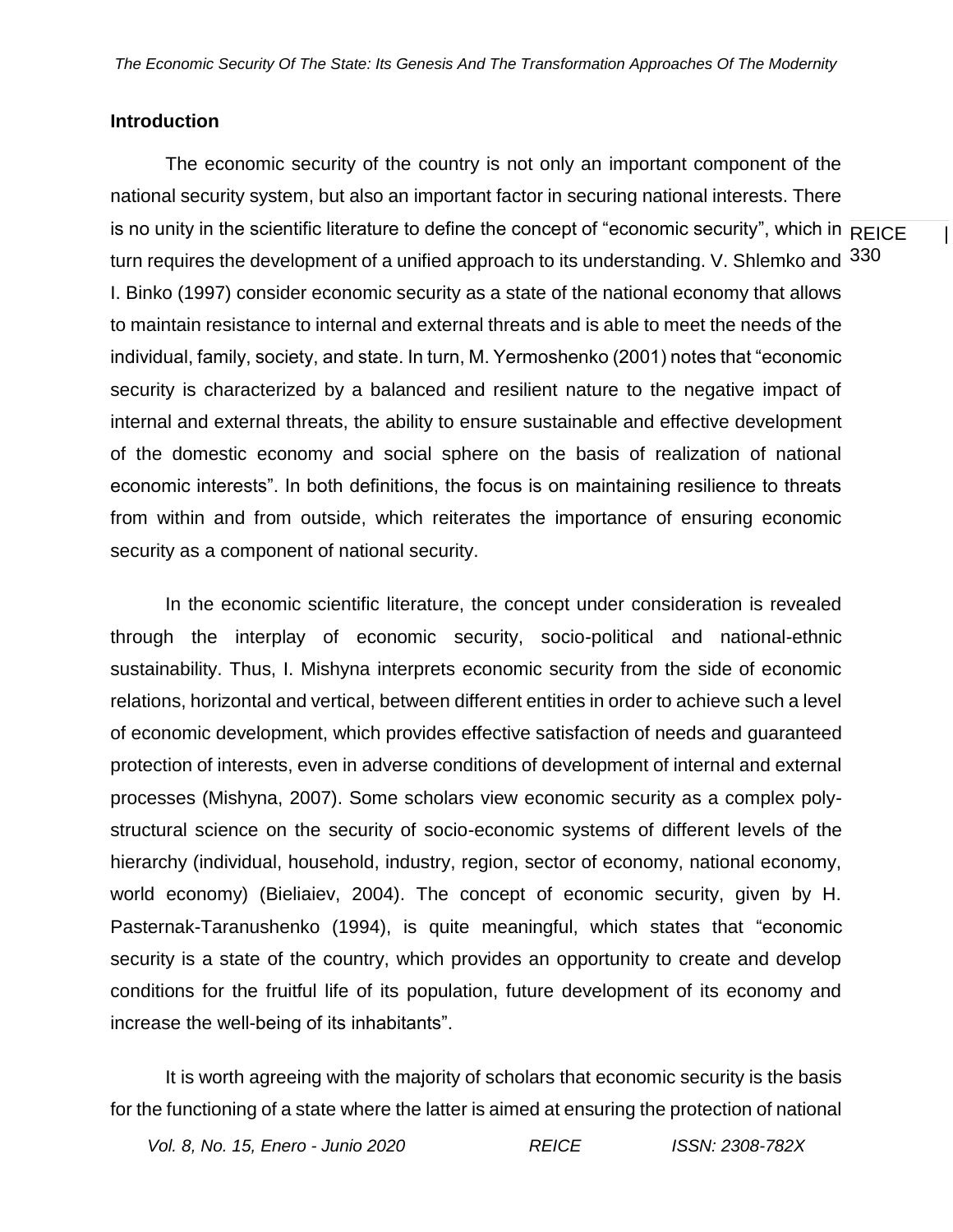**REICE** maintaining economic independence and increasing competitiveness in the sphere of 331 interests, both internally and externally, directly in the economic sphere. And the ability to maintain resistance to external and internal threats is the so-called economic security criterion, which will ensure economic stability and independence, as well as economic growth. On this basis, we can define the main functional purpose of economic security as economy, which, as a consequence, gives impetus for the future development of the country as a whole.

In this regard, economic security should be considered not only as a state of protection of national interests, but also as the availability and ability to use tools to influence economic processes to ensure prosperity in the long term. This strategic approach is a must, since only government action on long-term security can guarantee it (Varnalii, 2009; Zadykhailo, 2014). There is no need to prove that economic security is a component of the national security of the state, but nevertheless it has its structure with its own constituent elements. The question of such constituent elements is somewhat controversial, since some elements of the national security structure belong to the structural elements of economic security, thus creating a basis for scientific understanding of this issue. The following methods were used during the research: general theoretical (analysis, synthesis, concretization, generalization, analogy method, modeling); empirical methods (research of experience of economic security functioning in Ukraine and the world, research of normative-legal and scientific-methodical literature on the given question, scientific researches and conclusions).

# **Results and Analysis**

Economic security is directly linked to the political, information and military-political security of the state through appropriate instruments and levers of influence. As V. Heiets points out, "ensuring economic security is a guarantee of the country's independence, conditions for stability and effective life of society". Ensuring the economic security of the state is revealed through its basic functions, which require their clarification by virtue of ensuring the basic essence of the state – guaranteeing the security of each individual in different spheres of activity (Heiets, 2003).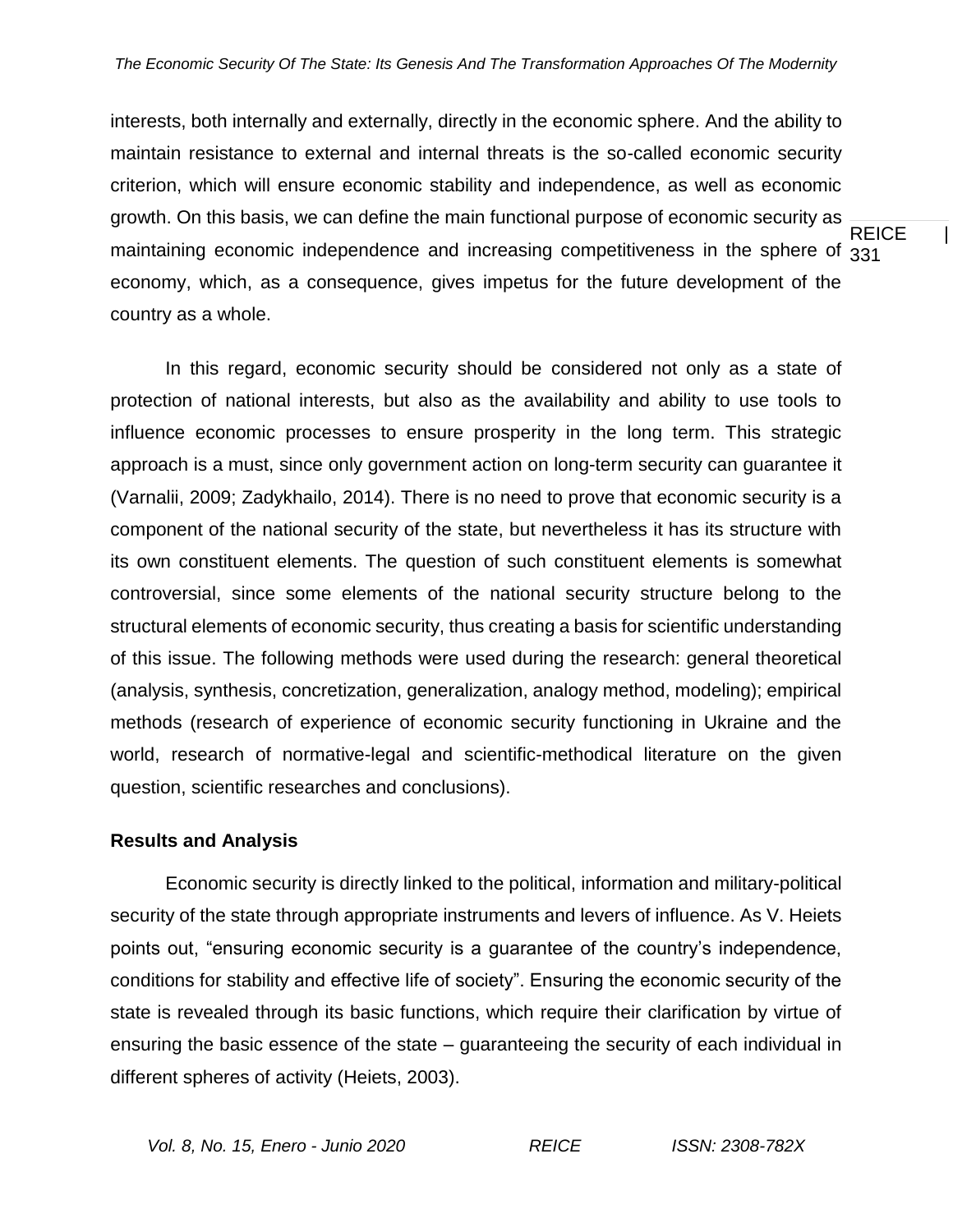initiated, including the isolation of previously unresolved parts of the general problem and  $_{\rm 332}$ Thus, the understanding of the powers of state authorities in the general system of ensuring the economic security of the state through the performance of the state's basic functions is of particular relevance. The research is devoted to the analysis of the results of the latest scientific researches and publications in which the solution of this problem is the formulation of possible mechanisms for their solution. Studies of the main functions of the state in the field of economic security of the state have been the subject of scientific research by many scientists. However, there is still no consensus on a single mechanism for ensuring the economic security of the state, both among scientists and among Governments from around the world.

The problem of effective security of economic security of the country arose in the early XVIII century, during the birth of capitalist relations and related to the security of economic entities. J.J. Rousseau wrote in the treatise "On the social contract" that the concern for self-preservation and security is the most important of all the state's concerns. At that time, security was understood as the state, the situation of rest arising from the absence of real danger, and the presence of a material organizational structure that contributes to the creation and maintenance of this situation (Rousseau, 1998).

Further reflection on the above mentioned problem is related to the notion of society as the only organism whose activity must be regulated in order for its well-being to grow. From 1930 to 1940, a more active development of the study of this problem began, which was characterized by the "administrative revolution", that means, that the realization came that market self-regulation should exist alongside centralized regulation. In foreign and national literature there are many approaches to interpreting the concept of economic security of the state with the following characteristics:

– firmness and stability, counteracting internal and external threats, by which we mean the strength and reliability of links between all elements of the economic system, stability of economic development of the state, resistance to containment and elimination of destabilizing threats of factors;

**REICE**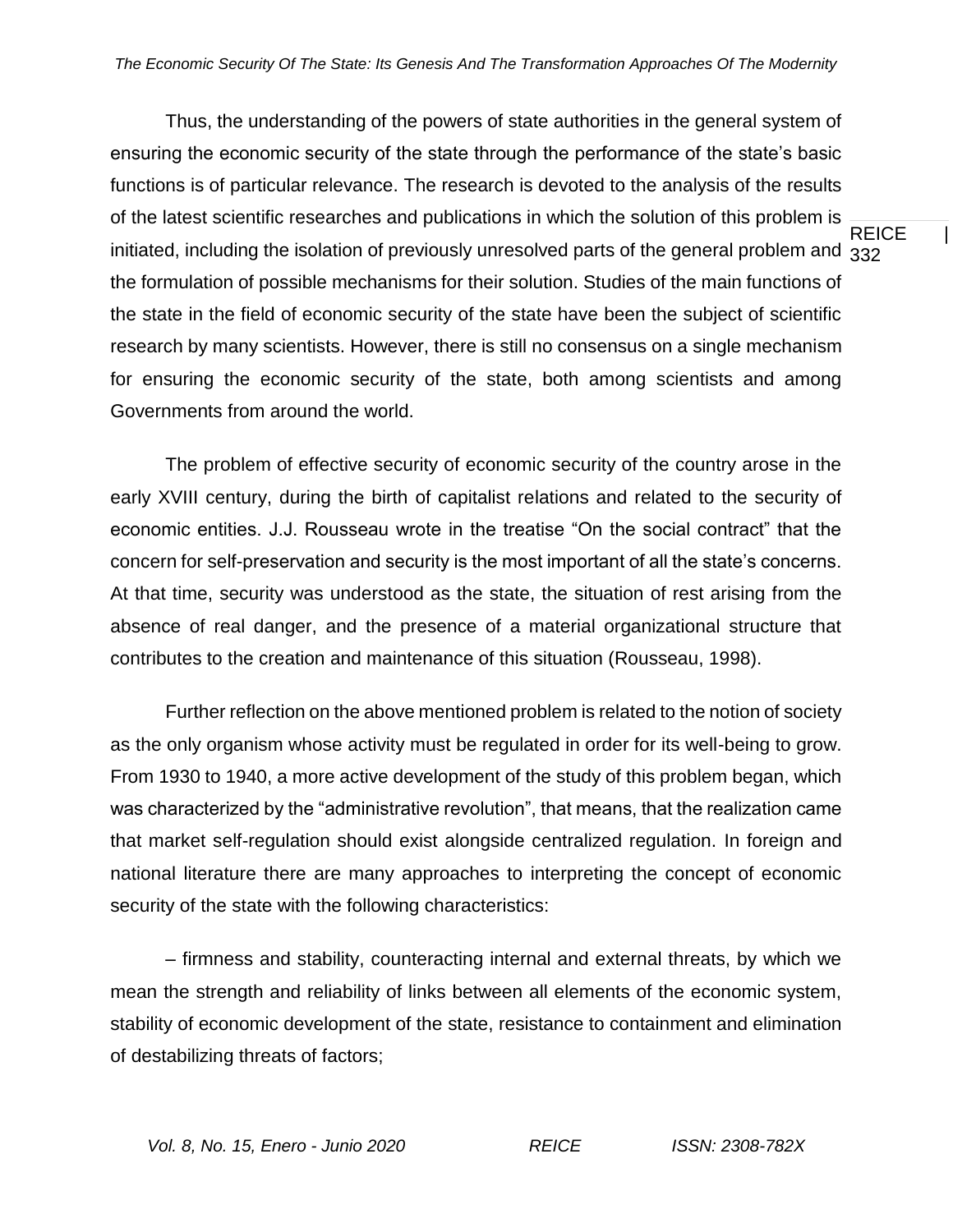– economic independence, which characterizes first of all the ability for any economic security entity to independently make and implement strategic economic and political decisions for development, the opportunity to use national competitive advantages to ensure stability and development;

 $-$  self-reproduction and self-development. This characteristic implies the creation  $333$ of the necessary conditions for effective economic policy and extended self-improvement, ensuring the competitiveness of the national economy on the world stage;

– national interests. This characteristic determines the ability of the national economy to protect national economic interests (Akimova, 2018).

Subsequently, scientists have identified such basic functions of the state that ensure the economic security of the state: social orientation – the main task of the state is to ensure the welfare of its people; ensuring economic, informational, innovative, energy security of the state.

However, these functions have a general aspect and do not directly relate to ensuring the economic security of the state. Thus, O.G. Symonova (2005) states, that "The applied value of the mechanism of guaranteeing the economic security of the state is revealed through the functions it performs. Of course, a function is nothing but an action, activity, implementation or execution of certain operations that takes place in accordance with the specified plan, algorithm, instruction, etc., that means, that it has a clearly defined trajectory and field of application. The main functions of this mechanism include: information, precautionary (preventive), practical, prognostic, adjusting, protective, controlling.

Another scientist – L.A. Pal – attributes law-making, law enforcement, law protection and state-external functions to the main functions of the state. Herewith the first three scholars consider internal functions related to the exercise of the internal sovereignty of the state, and the fourth one – an external function that characterizes the exercise of external sovereignty of the state. The scientist notes that the internal and external functions of the state are closely interconnected, complementary and reinforcing each other (Pal, 1999).

**REICE**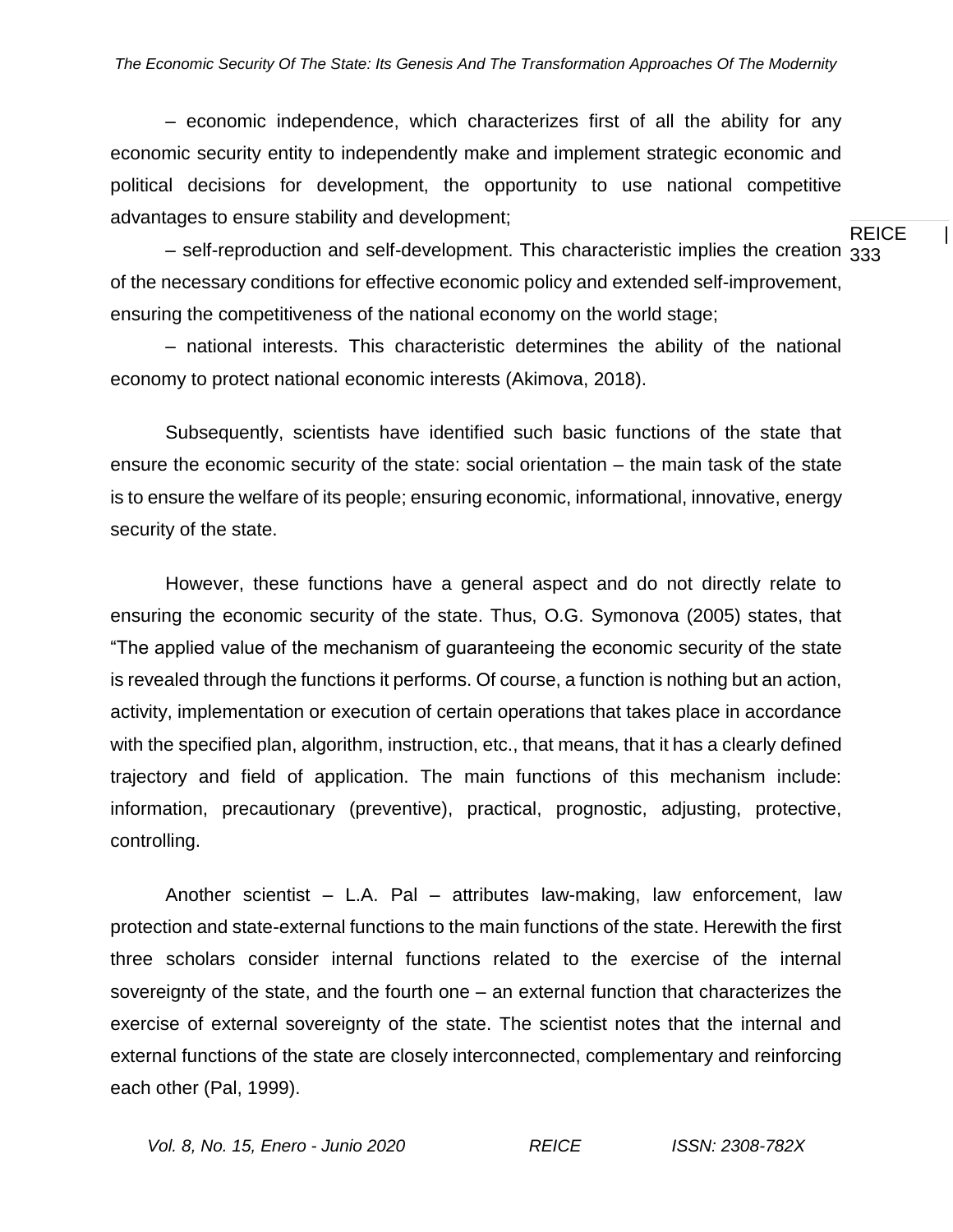social, ideological and environmental characterizing it as "ensuring state or public security,  $\,{}_{334}\,$ Whereas S.F. Povazhnyi (2010) notes a more holistic and thorough definition of the functions of ensuring economic security in different directions of activity of the state. In simplifying the division of functions of the state into external and internal, the scientist defines the function of security as a political function of the state, along with economic, social and national well-being, protecting the sovereignty of the state from external encroachments". Its economic security functions are identical to those of a national nature. They include: ensuring national economic security; maintaining a stable legal economic order; ensuring sustainable development of the national economy on the basis of qualitative improvement of its competitiveness, innovation and greening; ensuring recovery of economic development (Pal, 1999).

It should be noted that the state and its institutions (higher state authorities and officials, functional and sectoral ministries, departments, local state administrations, tax, border, customs and other law enforcement agencies); local self-government bodies are the main subjects of ensuring economic security (Lekar, 2012). It is they who carry out the main functions in this sphere through such bodies of state power as the legislative, executive and law enforcement bodies, represented by the subjects of the state system (Syroid, 2019). The subjects of the non-state system, represented by private economic organizations and civil society institutions in the form of political parties, trade unions and directly citizens of Ukraine, are also involved in ensuring the economic security of the state. The main role in fulfilling the basic functions of the state and ensuring economic security is given by the subjects of the state system of governing the country, which, in accordance with the given powers, develop, approve and implement the main directions of the state policy of national security of the country in the economic sphere. The main ones are (Heiets, 2003):

- providing conditions for sustainable economic growth and enhancing the competitiveness of the national economy;

- accelerating progressive structural and institutional changes in the economy, improving the investment climate, improving the efficiency of investment processes;

- stimulation of advance development of high-tech industries;

**REICE**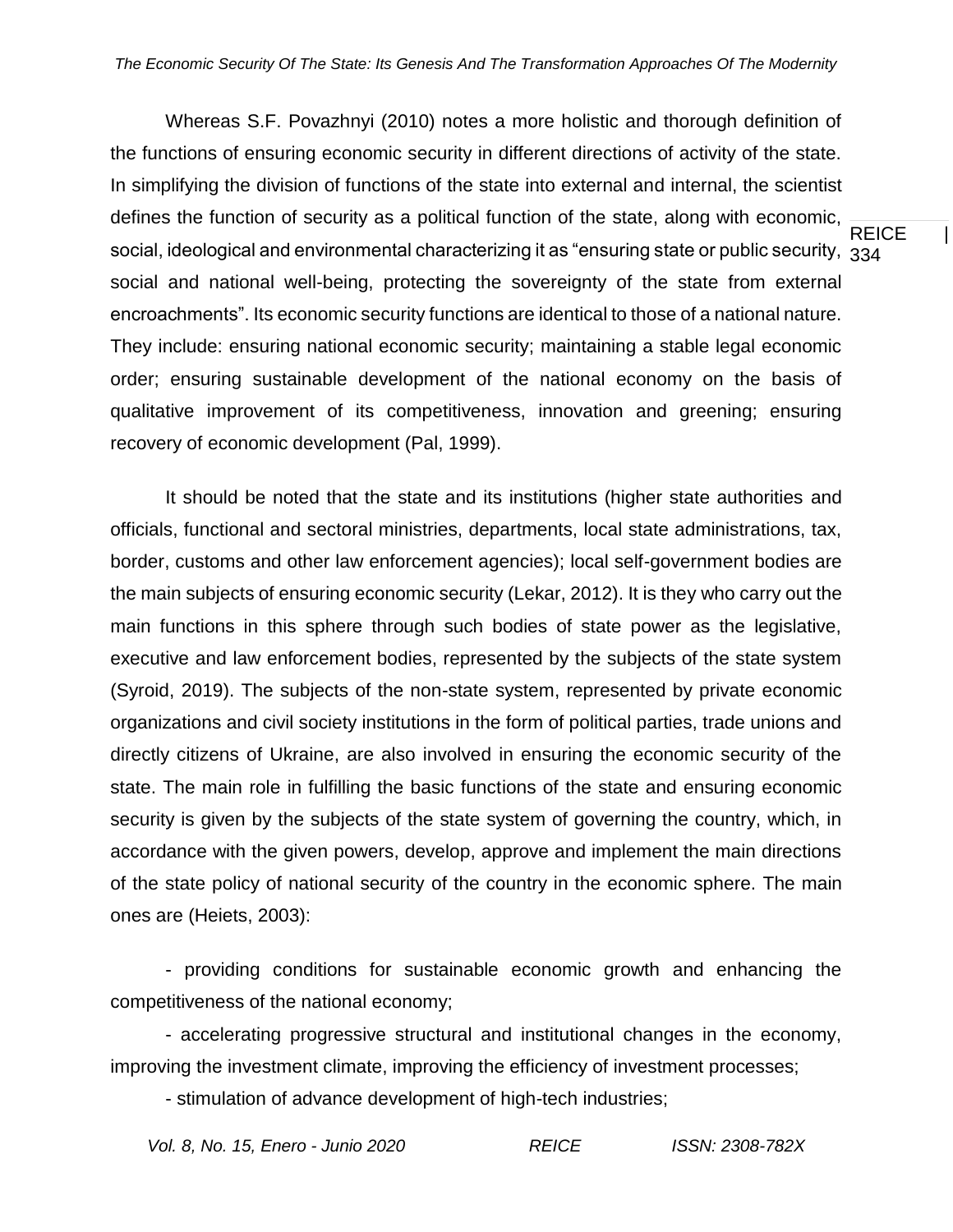- improvement of antitrust policy;

- creation of an effective mechanism for state regulation of natural monopolies;

- ensuring balanced development of the budget sector, internal and external protection of the national currency, its stability, protection of the financial market;

- ensuring the food security;

**REICE** 335

- safeguarding the internal market from poor quality imports – the supply of products that can harm national producers, human health and the environment, etc.

As in any study, it is advisable to draw on the experience of other countries, including in the area of economic security. Particularly useful will be the experience of countries where the economy is stable, that is, the experience is positive. One of the leading trends in ensuring economic security in countries with sustainable and stable economic development is the abolition of many administrative and legislative constraints, but it has introduced a tax incentive function and created comfortable economic conditions for investment.

Thus, the above mentioned measures have allowed the countries of Western Europe and Japan to be leaders in business development and to take first place in the world rankings in terms of adaptation of enterprises in the legal and economic sphere (Prokhozheva, 2010). Currently, the economic security system of different countries is developing primarily through an effective regulatory system. It is advisable to build on the American experience, since the concept of "economic security" was first introduced by the President of the United States of America Theodore Roosevelt in 1904. The security of the economy of the United States of America is the most important and permanent component of the national security, which is fixed at the legislative level. Among the most significant US economic security laws are the following (Pendiura, 2005):

- The Economic Security Act of 1996, which identifies key economic security issues of a general nature;

- The Economic Security & Recovery Act, which came into force in 2001, settled the issues of tax legislation, identified the main priority areas for the development of the national economy, the creation of a favorable customs climate;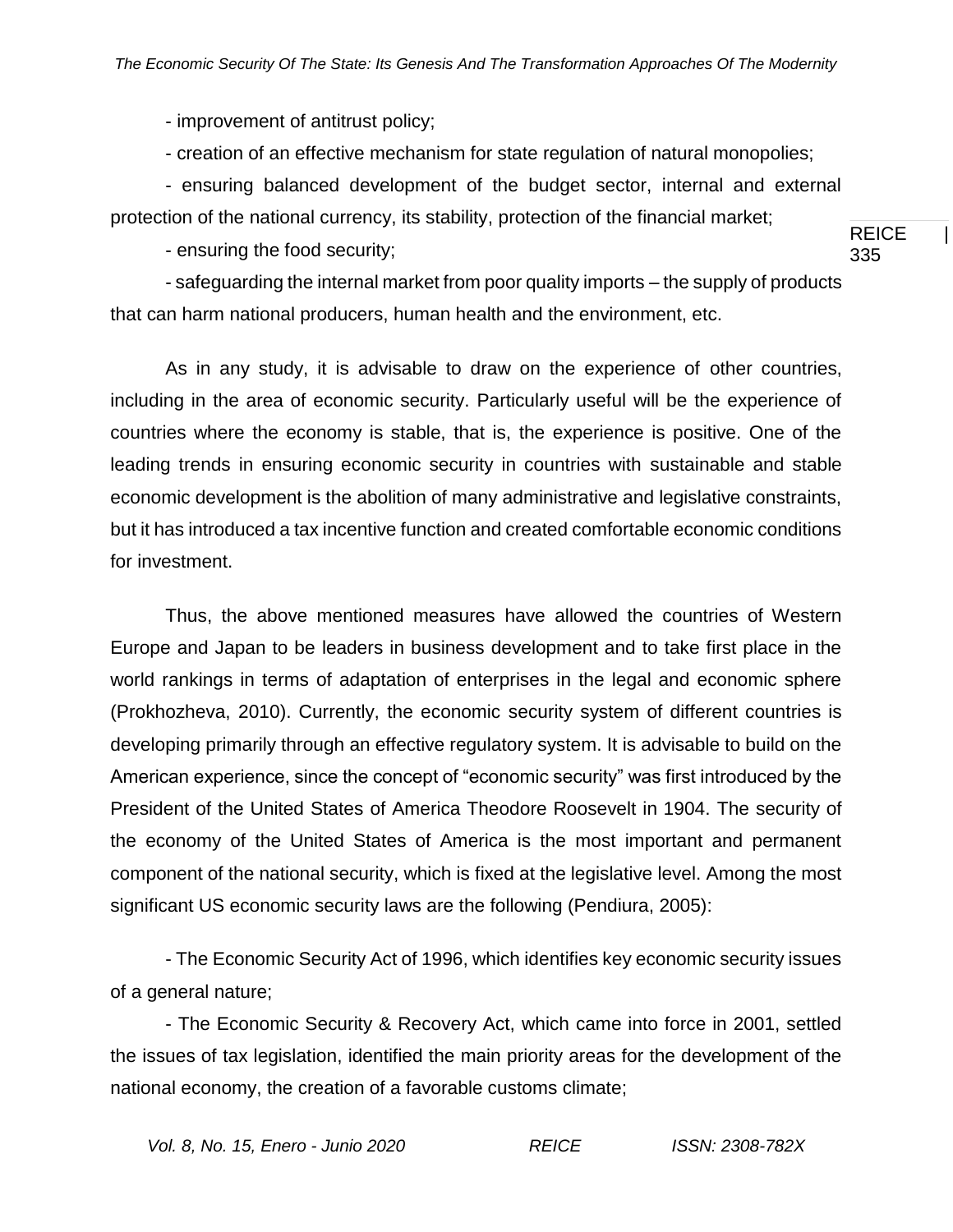- The Education for Economic Security Act of 1999, which made it possible to increase the effectiveness of American education and science;

- Job Creation and Economic Security Act of 2002, which regulated the issue of overcoming unemployment, the labor market, economic and social protection etc.

Among European countries we also can refer to the experience of France, where the issues of socio-economic security of business began to be raised in the 1950s. In the late 1990s, the French Government adopted a series of regulations to improve the socioeconomic security of business entities. This was necessary in connection with the integration of France into the countries of the European Union. Socio-economic security in France in the late ХХ century was regulated in three directions.

First, the law defines the protection of enterprises' property, their intellectual property, as well as the protection of information and management systems belonging to enterprises, that means the protection of all assets of enterprises. The next direction was the introduction of continuous monitoring of competitors in the domestic and foreign markets and the definition of criteria by which companies are inferior to competitors. The last direction was the regulation of crisis phenomena in the economy by the state on the one hand and specialists of enterprises on the other. Particular attention was paid to the identification and timely avoidance of threats arising from inefficient management decisions due to the lack of the necessary information needed to manage the enterprise. Support for the economic security of French enterprises was adequately provided by a two-tier system. Ministries have set up departments to support the socio-economic security of national enterprises. Their responsibilities included protecting businesses and providing management with the necessary information on potential economic threats in a timely manner (Pendiura, 2005).

Regarding Spain, Italy and Germany, there is an effective regulatory framework in place as the basis of a stable economic security system, especially in Spain, where a key act is the law concerning the improvement and protection of national industry. In Italy the foreign-owned enterprises, which are dependent on the goods and services of the Italian enterprises, are supported by the state. The German government supports the socio-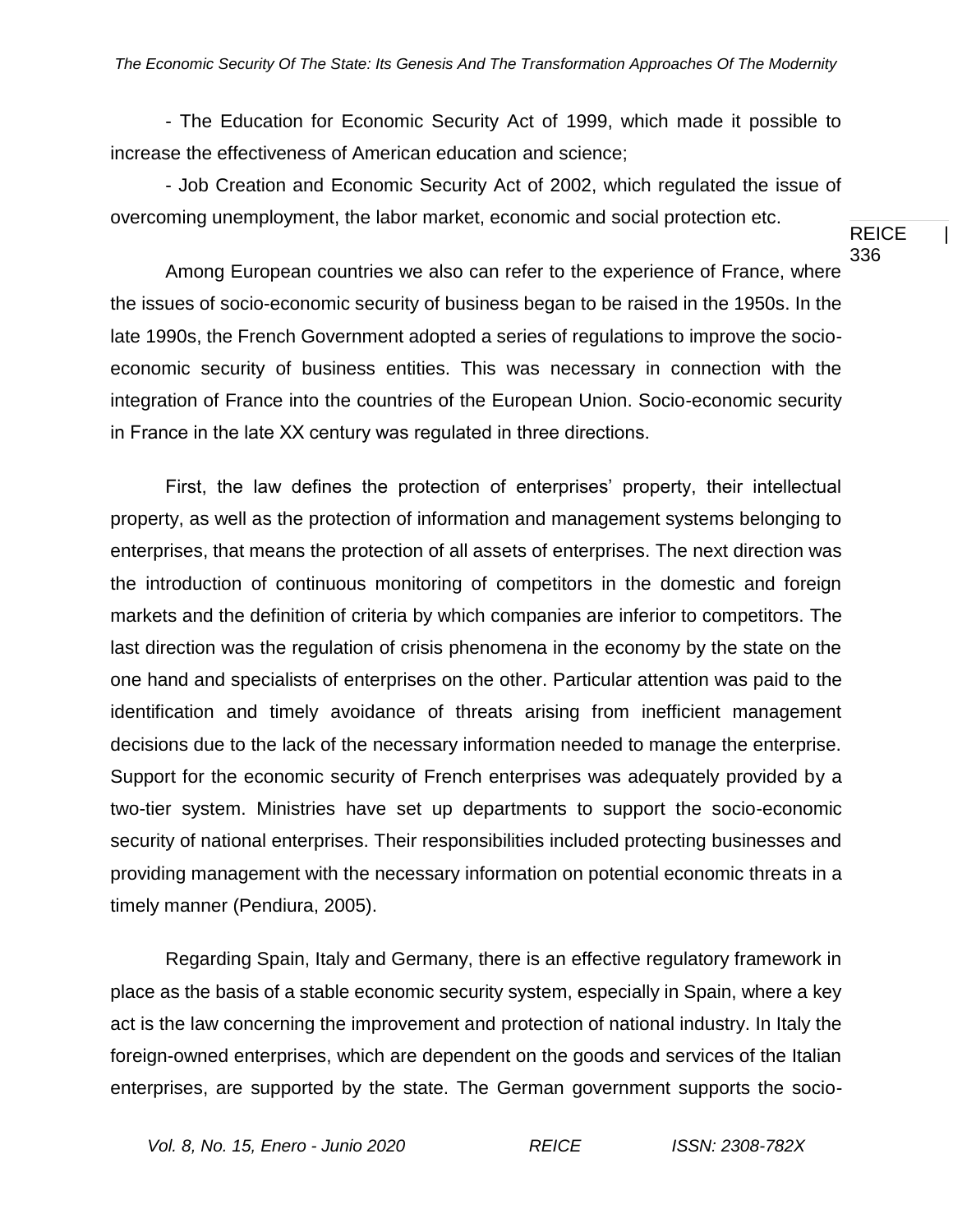rich and the poor. To achieve an adequate level of economic security for German 337 economic security of companies through the social insurance system. The main functions of the state in this direction are based on the effective laws. The national policy of the state is based on guarantees of citizens' rights, economic and social justice, promoting the well-being of the population and holding back the stratification of society between the enterprises, together with their own security units and independent security firms, state security agencies have been set up, working closely with federal intelligence services on enterprise economic security. Nowadays, the countries of the European Union are the most influential competitors of America and Japan in the field of scientific and research implementation and research and development work for increasing the level of security of national enterprises (State of Energy Security of Ukraine, 2018).

The Chinese governmental legislative work is aimed at supporting national investment in priority sectors of the economy. This practice is widespread in countries with stable economies, as it also contributes to the development of scientific and technical support. In addition, the specifics of the country's economy (the socialist market) and the location of China also help to maintain economic ties. It also adds a special "coloring" to the worldwide economic issues in Chinese perception. This applies, in particular, to the problem of economic security, which is highly relevant to the People's Republic of China. The basis of China's interpretation of economic security is "economic sovereignty", especially independence in decision-making.

However, in today's People's Republic of China, according to Chinese scholars, "there are no reasons for optimism". Economic sovereignty is under pressure from "powerful interest groups, especially foreign ones". China's per capita resources are also much lower than in the world. The industry is dependent on foreign financial capital, which "squeezes its profits". Many Chinese enterprises have to "obey" the transnational corporations and become only "an element in their production chain". Thus, the most important threats to China are in the area of economic sovereignty. For developing countries such as China, economic security is best defined as the ability to ensure a gradual rise in the living standards of the entire population through national economic development while maintaining economic independence. In other words, economic

*Vol. 8, No. 15, Enero - Junio 2020 REICE ISSN: 2308-782X*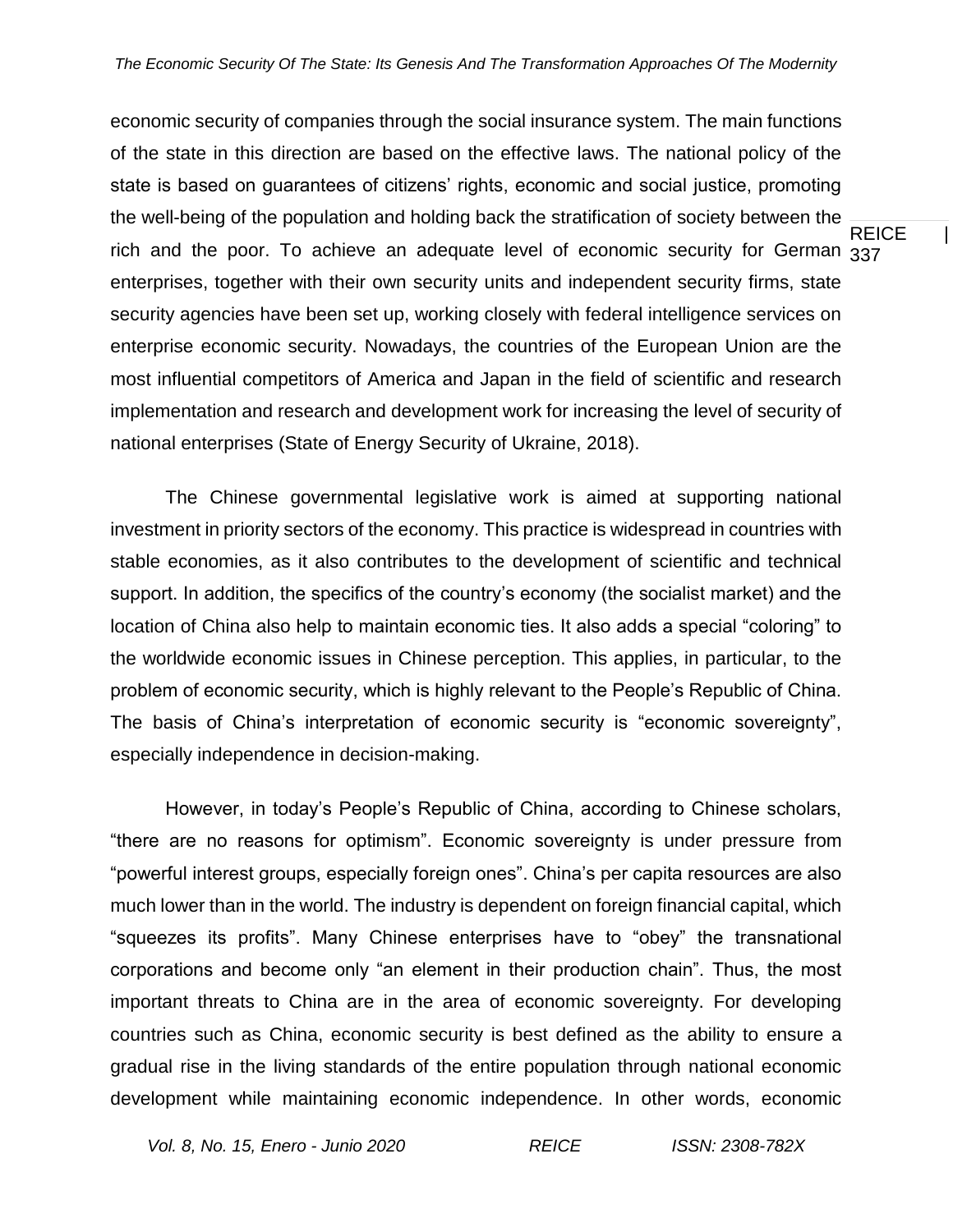security has two sides to the "coin": competitiveness and independent economic sovereignty. In recent years, this country has a significant place not only regionally but also globally. However, in the international arena, China is still positioning itself as "a developing country" (Sukhorukov, 2018).

Economic security occupies a special place in Japan's national security system. We consider it possible to note that the Japanese manage to preserve the foundations of their culture, traditional institutions and relations, modifying them only to the extent required by the task of improving the efficiency and competitiveness of the country and its enterprises in the post-industrial era and the period of global development (Sukhorukov, 2018). In this country much attention is paid to the culture of governance and macroeconomic regulation. Thus, control was maintained here, but many production facilities was moved abroad, where there are huge markets, but where labor is inexpensive and the exchange rate is favorable. As a consequence, this country is considered to be perhaps the largest creditor in the whole world, because the gold value reserve is huge, namely – the second place in the world. It also contributes to high competitiveness and socio-economic growth in the country.

Japan is the first Far East country to demonstrate its ability to adapt world management and technological experience to the conditions of Asian society and its national interests. The Japanese government has realized that in today's economic environment with the globalization of the economy, competition is intensifying, state support and assistance are needed, above all, by small and medium-sized enterprises. Firstly, it is the implementation of the Japanese economy in the world, and secondly, its partial autonomy within the alliance with the United States. It should be noted that the more Japan considers itself a powerful state, the less conservative it remains in its economic security system. Every fourth car or TV set created in the world and every second merchant ship are Japanese. The Japanese work not only qualitatively but also a lot. The country has one of the highest duration of the working hours in the world, and holidays usually last no more than a week. The Japanese have a duality of worldview: a quiet adaptation to the Western way of life and, at the same time, the protection of national values and customs. As a result, there is often a situation where the model of behavior,

*Vol. 8, No. 15, Enero - Junio 2020 REICE ISSN: 2308-782X*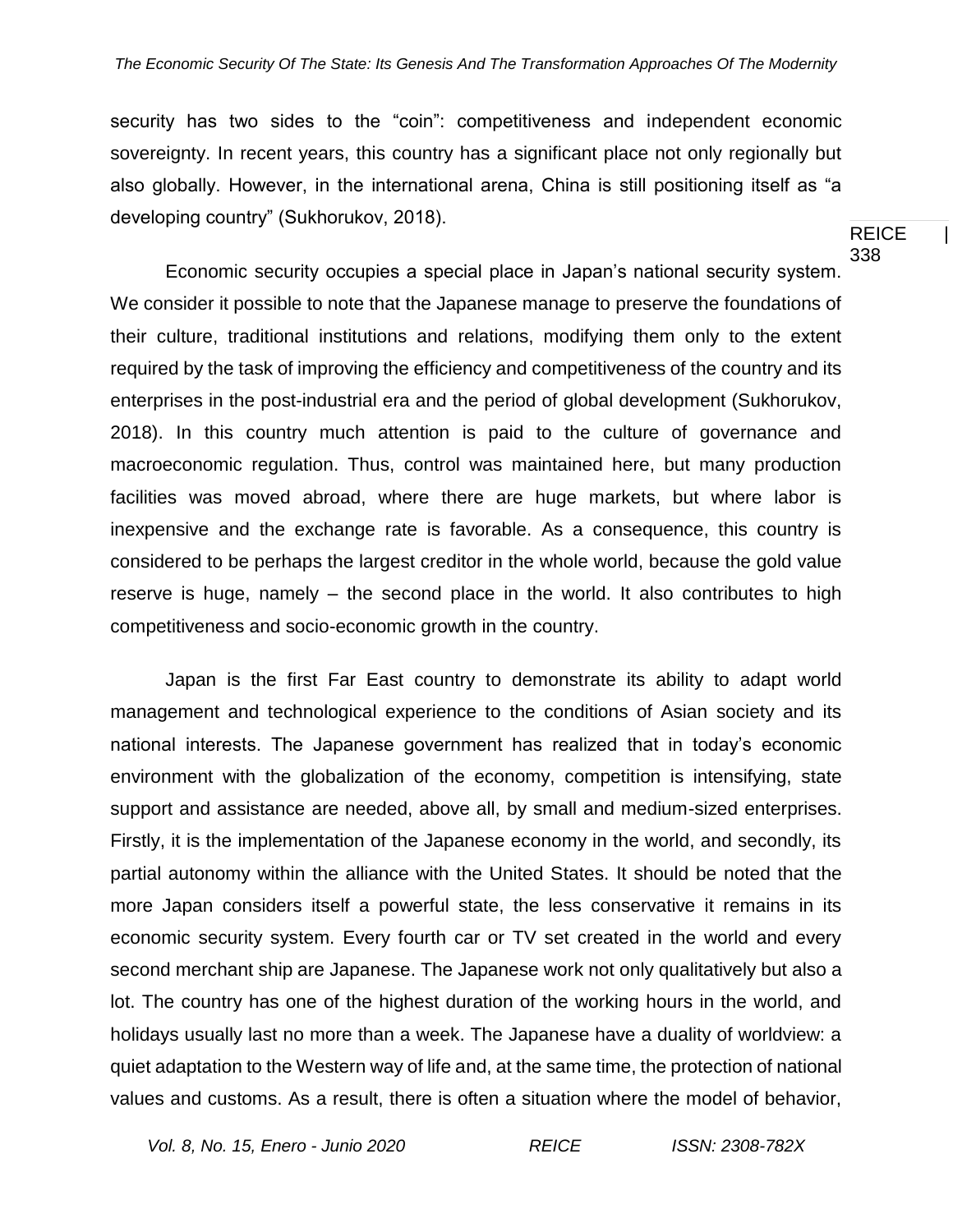appearance, clothing is borrowed, and the motivation of the basic principles of life is traditional (Sukhorukov, 2018).

REICE | 339 Japan has certain national characteristics, a small amount of foreign investment, and the relative closeness of Japanese society, which affects the internal economic security policy of enterprises. The general doctrine of Japan's national interests was formed as early as the 1970s. It covered several areas: public security, country's military security and foreign economic stability. And the main task of economic security policy was to increase the foreign policy influence of Japan, which is based on high economic potential. This goal was achieved through the accomplishment of such tasks (Sukhorukov, 2018):

- comprehensive promotion of market relations in the world economy;

- ensuring a stable balance between capitalist and socialist ways of development;

- promoting the stability of economic and political relations between the North and the South.

### **PROVISION OF ECONOMIC SECURITY AT THE STATE LEVEL**

Researching the state of economic security in Ukraine, it should be noted that in our country the system of legal security of economic security is formed by such legal sources as (Harust, 2019):

- Constitution of Ukraine (1996);
- Codes of Ukraine (Civil, Economic, Tax, Criminal, Budget);
- Laws of Ukraine ("On the Basics of National Security of Ukraine" (Law of Ukraine…, 2003), "On the National Security and Defense Council of Ukraine" (Law of Ukraine…, 2019), etc.);
- Concept of national security of Ukraine;
- National Security Strategy of Ukraine;
- government decrees and orders;
- international treaties;
- regulations of ministries and other central executive bodies;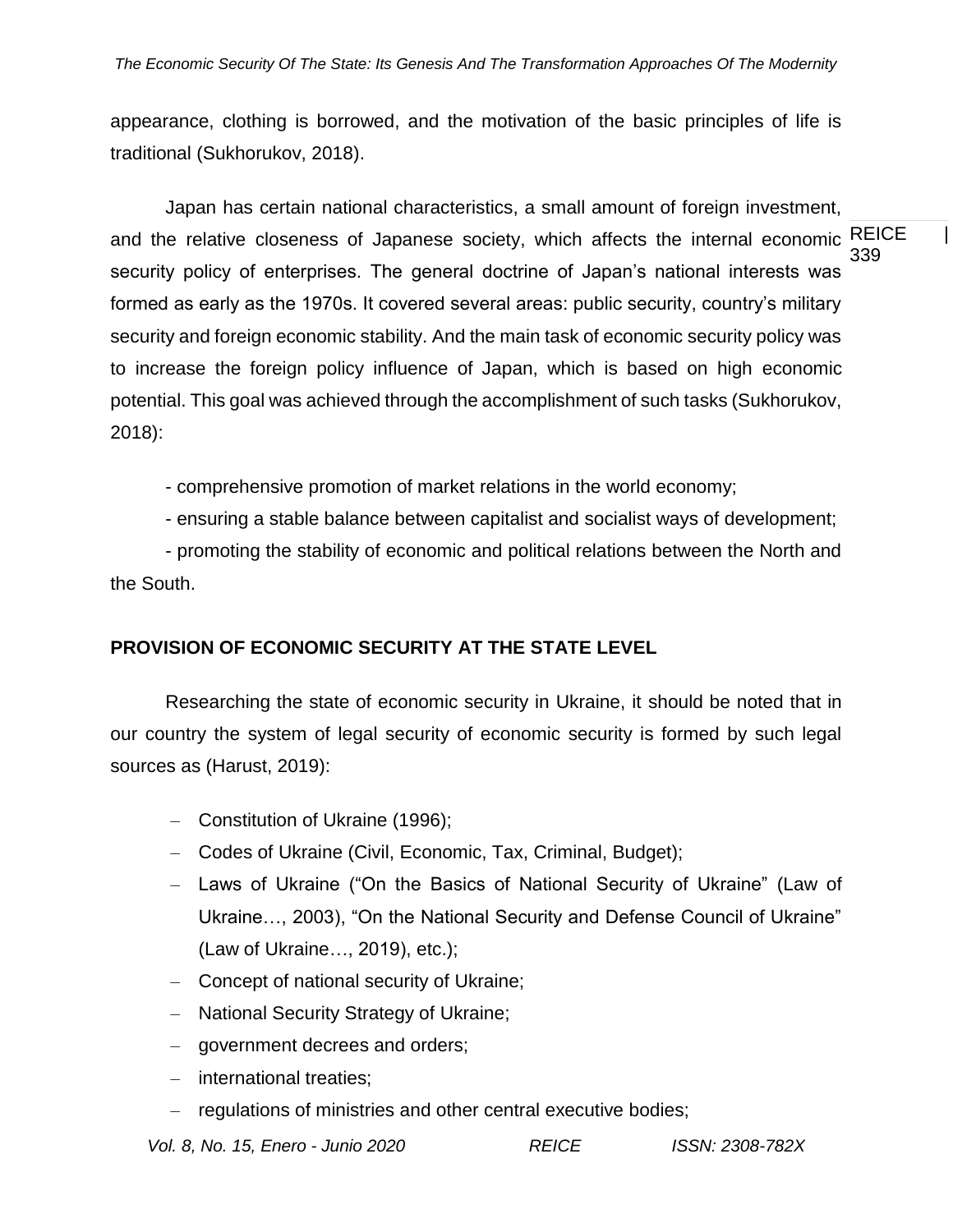– other normative-legal acts regulating relations concerning ensuring economic security of Ukraine.

REICE | 340 Thus, according to Art. 17 of the Constitution of Ukraine, the duty to protect the economic security of the state rests with all state bodies, local self-government bodies, enterprises, institutions and organizations, all citizens of Ukraine and their associations. Economic security functions are assigned to the duties of the President of Ukraine, Art. 106 of the Constitution, and its Art. 107 also provides for the creation of a special body – the National Security and Defense Council of Ukraine, one of the important activities of which is the coordination and control of the activities of executive authorities in the field of national security, including economic security of the state. The Law of Ukraine "On the basics of national security of Ukraine" (Law of Ukraine…, 2003) establishes the legal bases of national security and principles of its provision, defines the basic principles of state policy aimed at protecting national interests and guaranteeing the security of the individual in Ukraine, society and state from external and internal threats in all spheres of life, in particular in economic, as well as state entities providing economic security, including President; parliament; government; National Security and Defense Council of Ukraine; ministries and other central executive bodies; Security Service of Ukraine; National Bank of Ukraine; General Prosecutor of Ukraine; courts of general jurisdiction; local state administrations; The Foreign Intelligence Service of Ukraine; The State Border Guard Service of Ukraine and other military formations established in accordance with current legislation (Harust, 2019).

It should also be noted that ensuring the economic security of the state cannot be effective without the active participation of economic entities (enterprises, institutions, organizations, etc.), related civil society institutions (including political parties, trade unions, business organizations, etc.), as well as the citizens themselves. Citizens of any country, through participation in elections, referendums and other forms of direct democracy, as well as through the bodies of state power and local self-government, which they elect, realize national interests in the process of fulfilling their constitutional duties, carry out the measures determined by the legislation of Ukraine to ensure its national (including economic) security. Citizens and associations of citizens:

*Vol. 8, No. 15, Enero - Junio 2020 REICE ISSN: 2308-782X*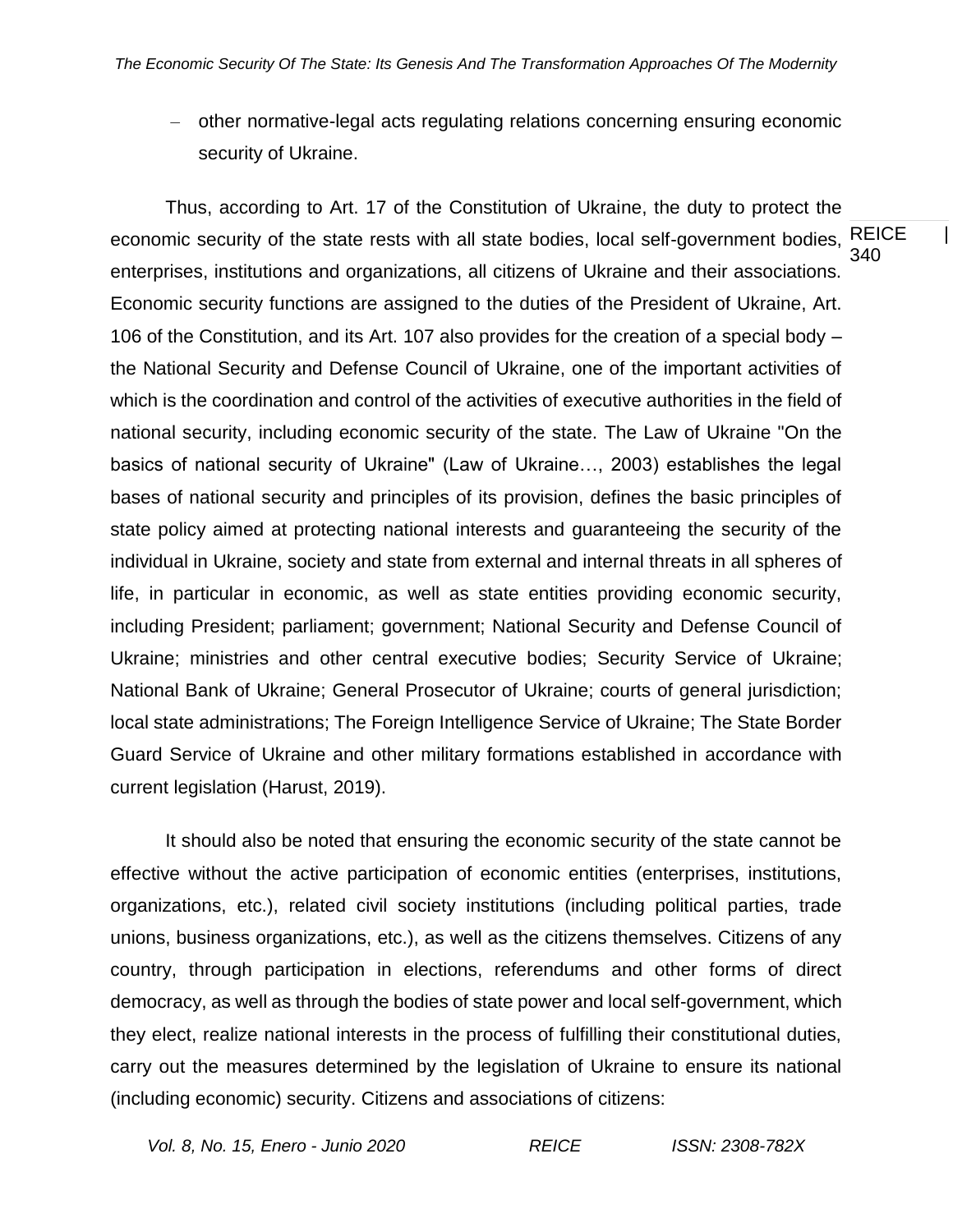- receive, in accordance with the current legislation, information on the activities of state bodies for economic security and are directly involved in ensuring economic security;
- **REICE** 341 – attract the attention of public and state institutions to dangerous phenomena and processes in the field of economic security;
- protect their own rights to the exercise of their personal economic interests by the means provided for by applicable law.

An important point is to establish and ensure that these entities are permanently, promptly and effectively connected to the functional mechanism of public authority. Economic scientific research indicates that the dependence of economic security on a functioning economic theory usually has a superficial development. As a consequence, the nature of the interpretation of the concept "economic security" is formed and changed for unknown reasons, and it is not always clear what is a factor of change and understanding of the specified category. Thus, the fight against threats to the domestic economy is a direct response to them. However, the practice is that the methods of counteracting threats are not sufficiently clear.

Our research suggests that it is necessary to develop the Strategy of economic security of the country at the state level, which is related to such problems of economic entities as the imperfection of the tax system of the state, great competition between such entities and low efficiency of their activity, and there is also a lack of highly qualified specialists. Investigating the mechanisms of ensuring the economic security of different countries, we came to the conclusion that the effective assurance of the economic security of the state is impossible without the legislative assignment of responsibility in this field, not to all subjects of both public and non-state sectors, but to a special state body or institute of public authority. The activities of such a special body will allow, on the one hand, to detect and prevent crimes and other offenses in the economic sphere, and on the other, to rationally allocate the competence of its activities to the developed system of measures to ensure the economic security inherent to internal and external threats to our country.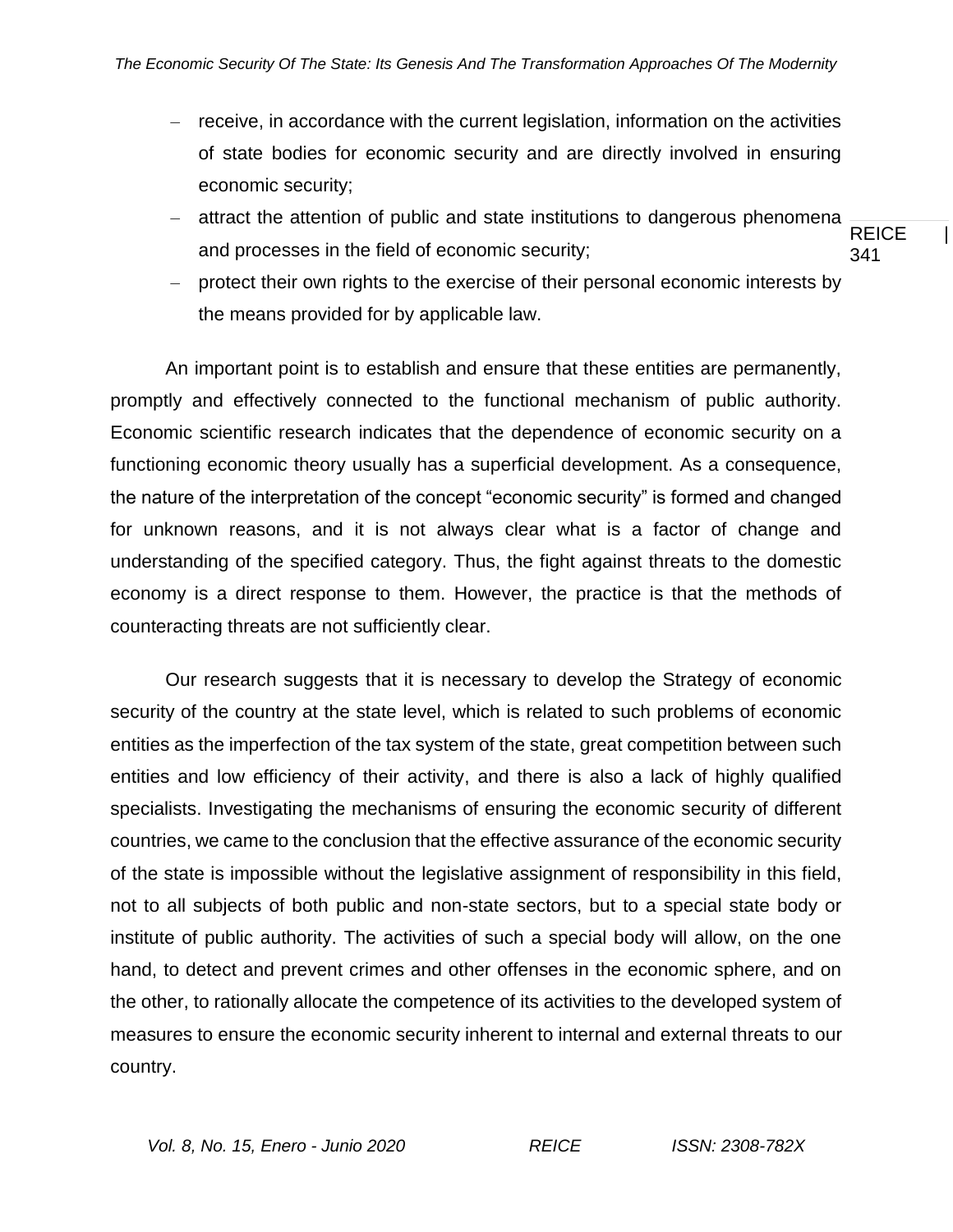REICE | and criminalization of the national economy. Effective counteraction to the threats to the  $_{\rm 342}$ The National Security Strategy of Ukraine No. 287/2015 identifies among the topical threats to the national security of Ukraine a decrease in the standard of living of the population, a depletion of the state's financial resources and an economic crisis. We believe that the key prerequisite for such threats is the extremely high level of "shadowing" economic security of the country is possible only with the effective functioning of the system of detection and elimination of internal and external threats in the field of public finances, preventing their occurrence in the future.

The legislator refers to the current system of bodies of counteracting the economic security of Ukraine by the National Police of Ukraine, the Security Service of Ukraine, the tax police of the State Fiscal Service of Ukraine, the Prosecutor General's Office, the National Anti-Corruption Bureau of Ukraine, the State Financial Monitoring Service of Ukraine, the State Audit Office of Ukraine, the Accounting Office (Explanatory Note to the Draft Law…, 2019). In our opinion, such branching is extremely inefficient, as there are outdated methods of counteraction to threats, low level of functional interaction between control and law enforcement agencies, lack of unified foreign experience of law enforcement agencies in detecting and investigating financial crimes (Kvasov, 2018).

Thus, we consider it possible to raise the issue of creating a single law enforcement agency that, on the basis of criminal and risk analysis, will be able to counteract and eliminate the threats to the economic security of Ukraine, including by preventing, detecting, suspending, investigating and opening criminal offenses in the field of economic activities related to its subsidiarity that directly or indirectly harm public finances, and prevent them from being committed in the future. We believe that in order to ensure the economic security of Ukraine it is necessary to:

– to create a single law enforcement agency whose task will be to identify and eliminate systemic internal and external threats in the area of public finances, and to prevent their manifestations in the future;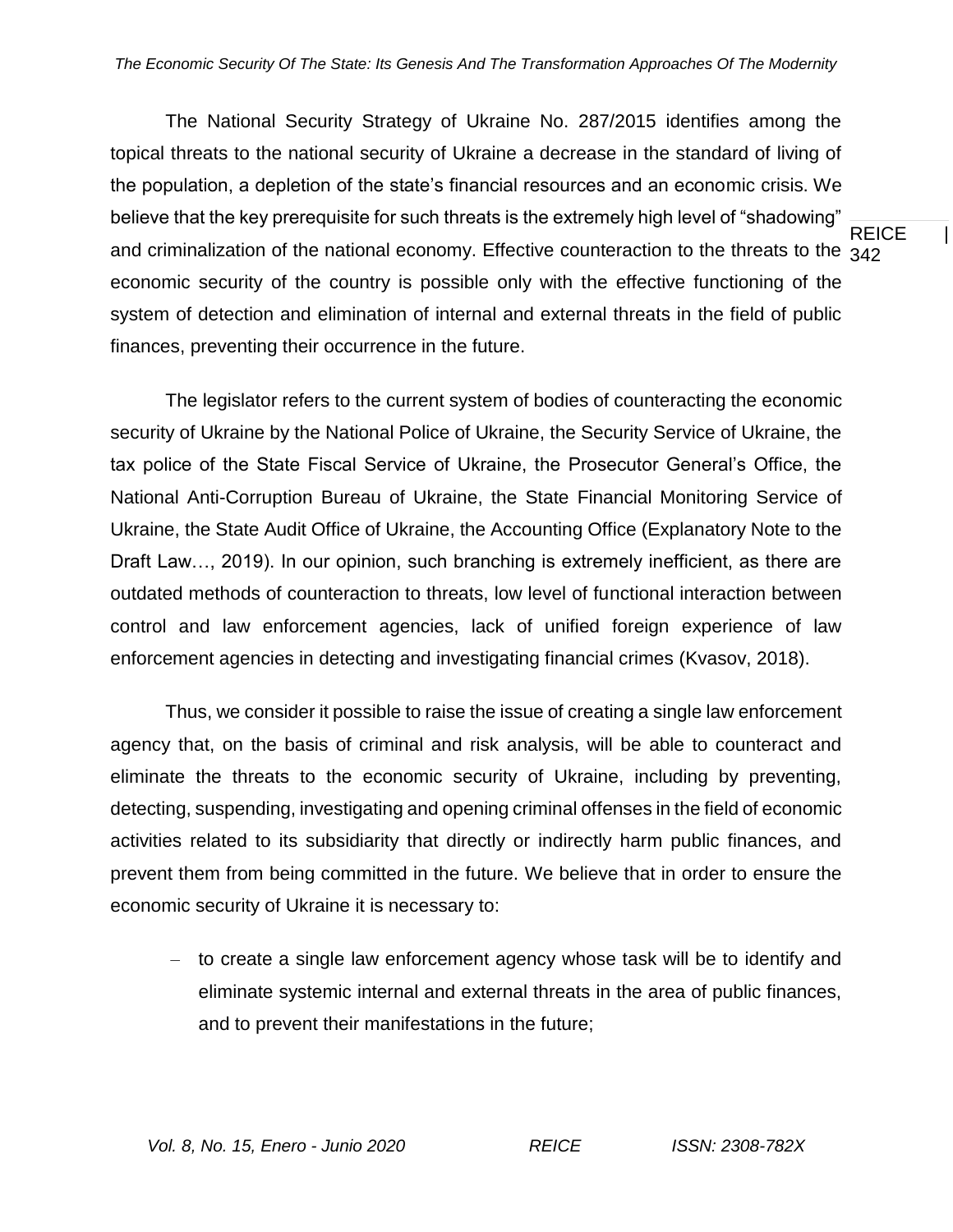- introduce an innovative model of law enforcement in Ukraine based on foreign experience, such as the ILP model (Intelligence Led Policing), which is applied by similar law enforcement units of the European Union and the OSCE;
- **REICE** on the state of the financial system of Ukraine, which is collected by state and  $\,{}_{343}$ – to create a single analytical center for concentration and analysis of information local self-government bodies;
- create a basis for the transition of state control bodies from supervisory-punitive to preventive-service model of work;
- providing conditions for creating a transparent and predictable competitive business environment in Ukraine by ensuring that the state respects the principle of the presumption of innocence and the principle of inevitability of punishing criminals in the Ukrainian legal field (Explanatory Note to the Draft Law…, 2019).

### **Conclusions**

The idea of creating a single law enforcement agency in the field of economic security is not new to the Verkhovna Rada of Ukraine. Over the past few years, several bills on the creation of such an institution have been under consideration by the Parliament under different names: Financial Investigation Service, Financial Police, National Financial Security Bureau. Priority among the bills as of today is the bill on the creation of the National Financial Security Bureau, which should be created instead of the tax police, a number of units in the National Police and the Security Service of Ukraine.

The task of the National Financial Security Bureau of Ukraine should be to ensure the economic security of the state by protecting public finances at the entrance to the State budget, allocating budgetary resources, counteracting the laundering of proceeds from crime, identification of assets obtained from economic crimes. The National Financial Security Bureau of Ukraine should be set up as a new body with exclusive competence to combat economic crimes. Its creation should occur regardless of the course of tax police liquidation procedures, but should be accompanied by a partial limitation of the competencies of the National Police of the Ministry of Internal Affairs of Ukraine and the Security Service of Ukraine in the fight against crimes in the sphere of economy.

*Vol. 8, No. 15, Enero - Junio 2020 REICE ISSN: 2308-782X*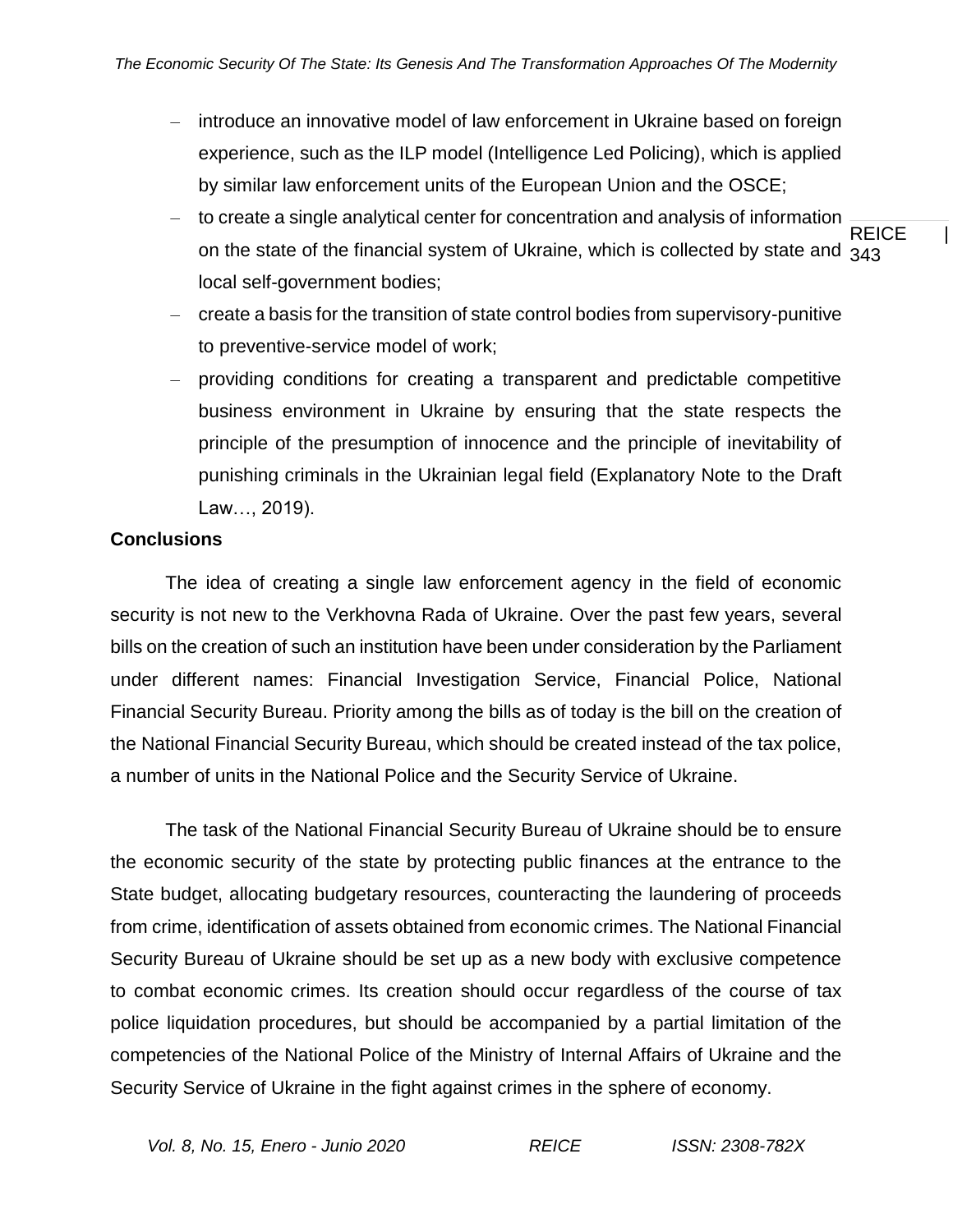In the future, the focus is on the fact that four basic law enforcement agencies will operate in Ukraine:

1) Security Service of Ukraine – a body that should ensure the protection of state, national security and state secrets, counter terrorism and external threats;

REICE | 2) National Police of Ukraine – a body that provides the protection of public  $344$ order, public security, crime prevention;

3) National Anti-Corruption Bureau of Ukraine, which should be united with the State Bureau of Investigation – a body that provides investigation of crimes against top officials, crimes against the state;

4) The National Bureau of Financial Security is the body that investigates all crimes on economic matters.

## **Bibliographic references**

Akimova, L. M. (2018). Formation of the economic security system of the state. Retrieved from [http://www.dridu.dp.ua/zbirnik/2018-01\(19\)/3.pdf](http://www.dridu.dp.ua/zbirnik/2018-01(19)/3.pdf)

Bieliaiev, O. O. (2004). Economic policy. Kyiv: KNEU. Constitution of Ukraine. (1996). Retrieved from <https://www.president.gov.ua/documents/constitution>

Explanatory Note to the Draft Law on the National Financial Security Bureau of Ukraine No. 1208-1. (2019). Retrieved from [https://w1.c1.rada.gov.ua/pls/zweb2/webproc4\\_1?pf3511=66785](https://w1.c1.rada.gov.ua/pls/zweb2/webproc4_1?pf3511=66785)

Harust, Yu., Melnyk, V., Kiiashko, Yu., & Halunko, V. (2019). Economic crime, innovative mechanisms of counteraction by law enforcement agencies. Asia life Sciences, 2, 145–162.

Heiets, V. M. (2003). Ukrainian economy: long-term development strategy and policy. Kyiv: Phoenix.

Kvasov, A. V. (2018). Ukrainian OLAF. What is the national financial security bureau? Interactive accounting. Retrieved from [https://buh.ligazakon.net/ua/news/180240\\_ukranskiy-olaf-yakim-buti-natsonalnomu](https://buh.ligazakon.net/ua/news/180240_ukranskiy-olaf-yakim-buti-natsonalnomu-byuro-fnansovo-bezpeki)[byuro-fnansovo-bezpeki](https://buh.ligazakon.net/ua/news/180240_ukranskiy-olaf-yakim-buti-natsonalnomu-byuro-fnansovo-bezpeki)

Law of Ukraine "On the basics of national security of Ukraine". (2003). Retrieved from<https://zakon.rada.gov.ua/laws/show/964-15>

Law of Ukraine "On the National Security and Defense Council of Ukraine". (2019). Retrieved from<https://zakon.rada.gov.ua/laws/show/183/98-%D0%B2%D1%80>